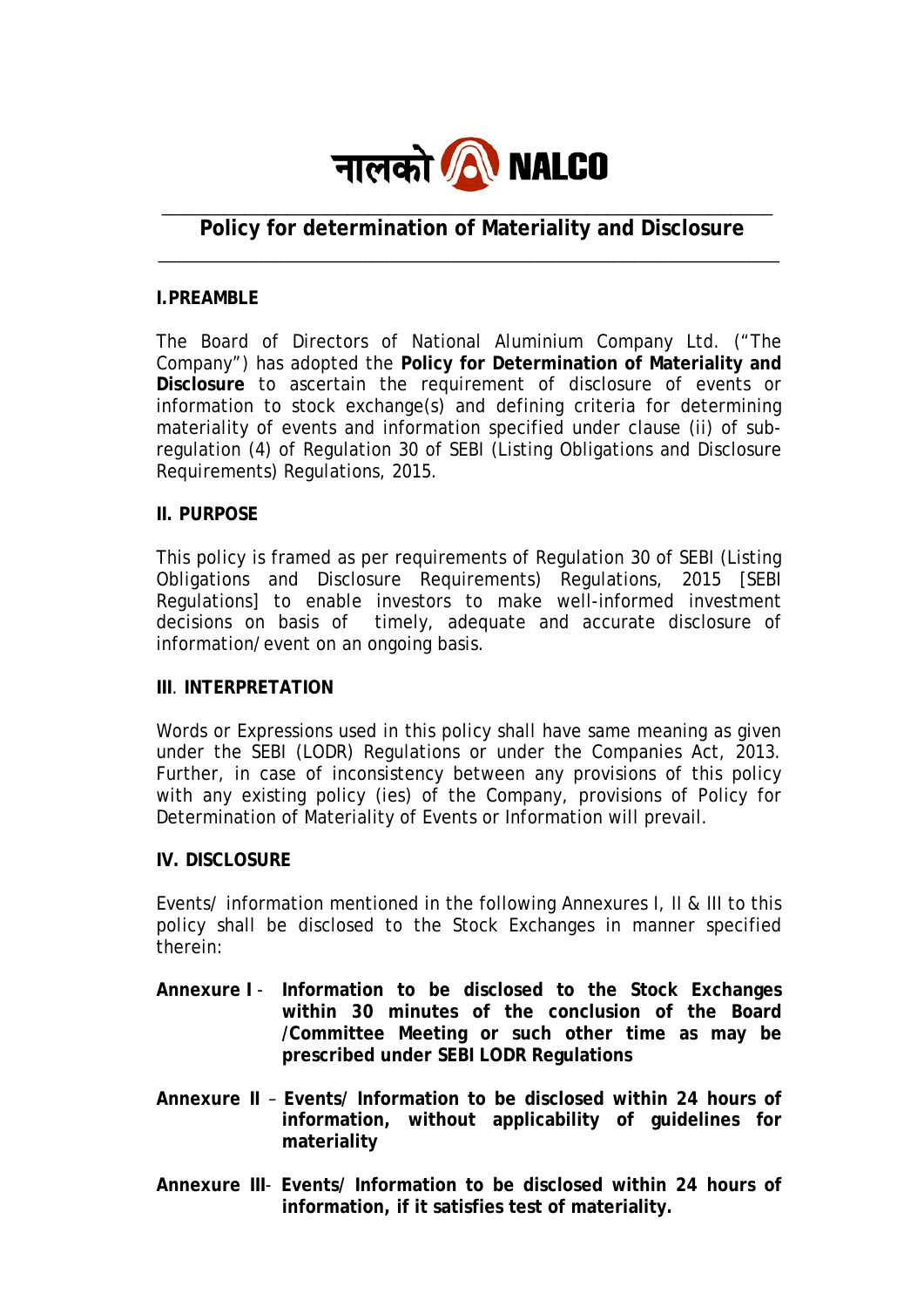

Further, where the Company makes disclosures to the Stock Exchanges as per Annexures referred above, the Company will also disclose material developments, as may be decided by the Competent Authority on a regular basis.

## **V. TEST OF MATERIALITY**

In order to determine whether a particular event / information is material in nature, the following 'quantitative' or 'qualitative' criteria(s) shall be applied:

- a) **Quantitative Criteria**: Where the value involved in an event or the impact of an event exceeds 5% of the gross turnover or revenue or total income; or exceeds 5% of the net worth, as per the audited financial statements of last financial year, whichever is lower.
- b) **Qualitative Criteria**: In absence of quantitative criteria, event shall be considered material if;
	- i. the omission of an event or information, which is likely to result in discontinuity or alteration of event or information already available publicly; or
	- ii. the omission of an event or information is likely to result in significant market reaction if the said omission came to light at a later date; or
	- iii. event or information as may be decided material by the Competent Authority approved by the Board.

## **VI. COMPETENT AUTHORITY FOR DETERMINATION OF MATERIALITY OF EVENT/INFORMATION OR MATERIAL DEVELOPMENT**

The concerned functional Director(s) and Chairman-cum-Managing Director jointly shall determine the materiality of any event/information or development for the purpose of making disclosure to the Stock **Exchanges** 

## **VII. PROCEDURE FOR DISCLOSURE**

The concerned Head of Department/ Project in consultation with concerned Executive Director shall prepare a draft, which shall be forwarded to Company Secretary and Chief Investor Relations Officer nominated as per "Code of Practices and Procedures for fair disclosure of unpublished price sensitive information and Code of Conduct to regulate,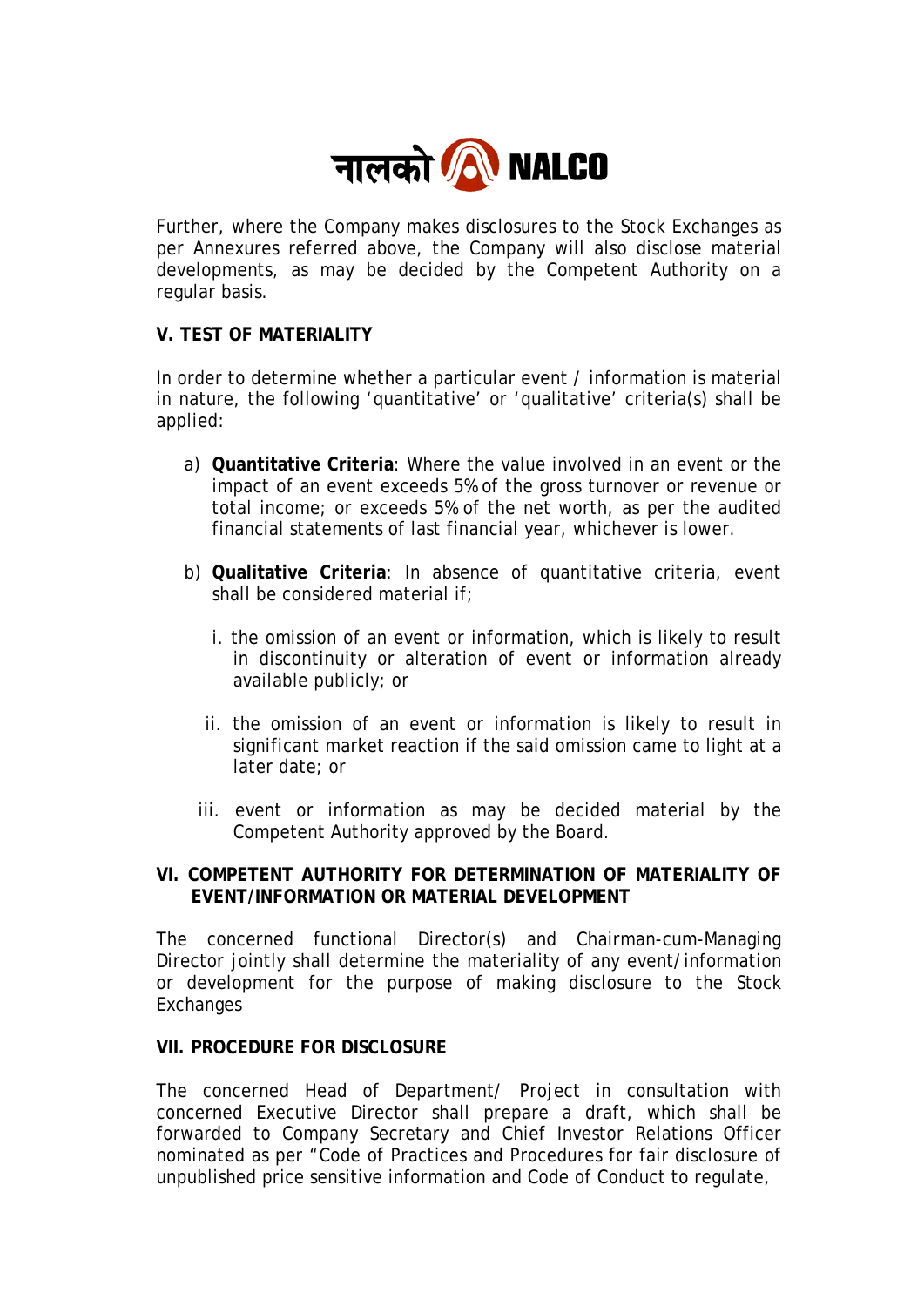

monitor and report trading by Insiders" for taking approval of the concerned functional Director(s) and Chairman-cum-Managing Director.

The draft should contain information as may be required under SEBI Regulations and modified from time to time or any other statute as may be necessary to enable investors to make well-informed investment decisions.

All Head of Department/ Project of the Company shall be under an obligation to make disclosure as per the policy immediately on happening of any such event. After approval of the Competent Authority, disclosure shall be made to the Stock Exchanges by the Company Secretary and Chief Investor Relations Officer.

## **VIII. HOSTING ON WEBSITE**

The above disclosures will be available on the website of the Company for a minimum period of five years.

#### **IX. AMENDMENTS**

The Chairman-cum-Managing Director may, subject to the applicable laws, amend any Provision (s) or substitute any of the provision(s) with new provision(s) or replace the Policy entirely with a new Policy, as and when required. However, no such amendment or modification shall be inconsistent with the applicable provisions of any law for the time being in force.

 $=-0$ ==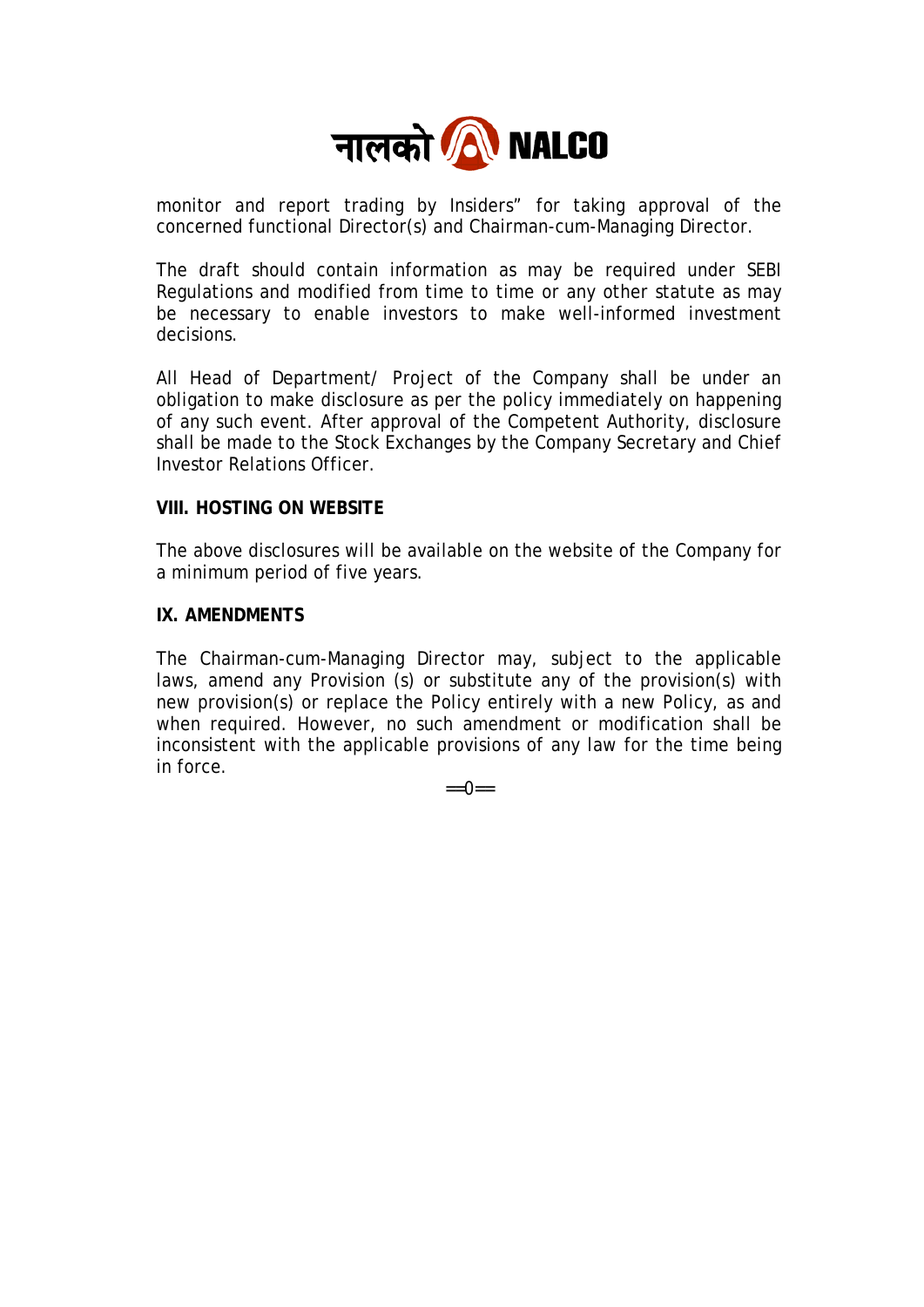

**ANNEXURE-I** 

**Information to be disclosed to the Stock Exchanges within 30 minutes of the conclusion of the Board /Committee Meeting or such other time as may be prescribed under SEBI LODR Regulations**.

- i. Dividends and/or cash bonuses recommended or declared or the decision to pass any dividend and the date on which dividend shall be paid/dispatched;
- ii. any cancellation of dividend with reasons thereof;
- iii. the decision on buyback of securities;
- iv. the decision with respect to fund raising proposed to be undertaken;
- v. increase in capital by issue of bonus shares through capitalization including the date on which such bonus shares would be credited/dispatched;
- vi. reissue of forfeited shares or securities, or the issue of shares or securities held in reserve for future issue or the creation in any form or manner of new shares or securities or any other rights, privileges or benefits to subscribe to;
- vii. short particulars of any other alterations of capital, including calls;
- viii. approval of Financial Results;
- ix. decision on voluntary delisting by the Company from stock exchange(s).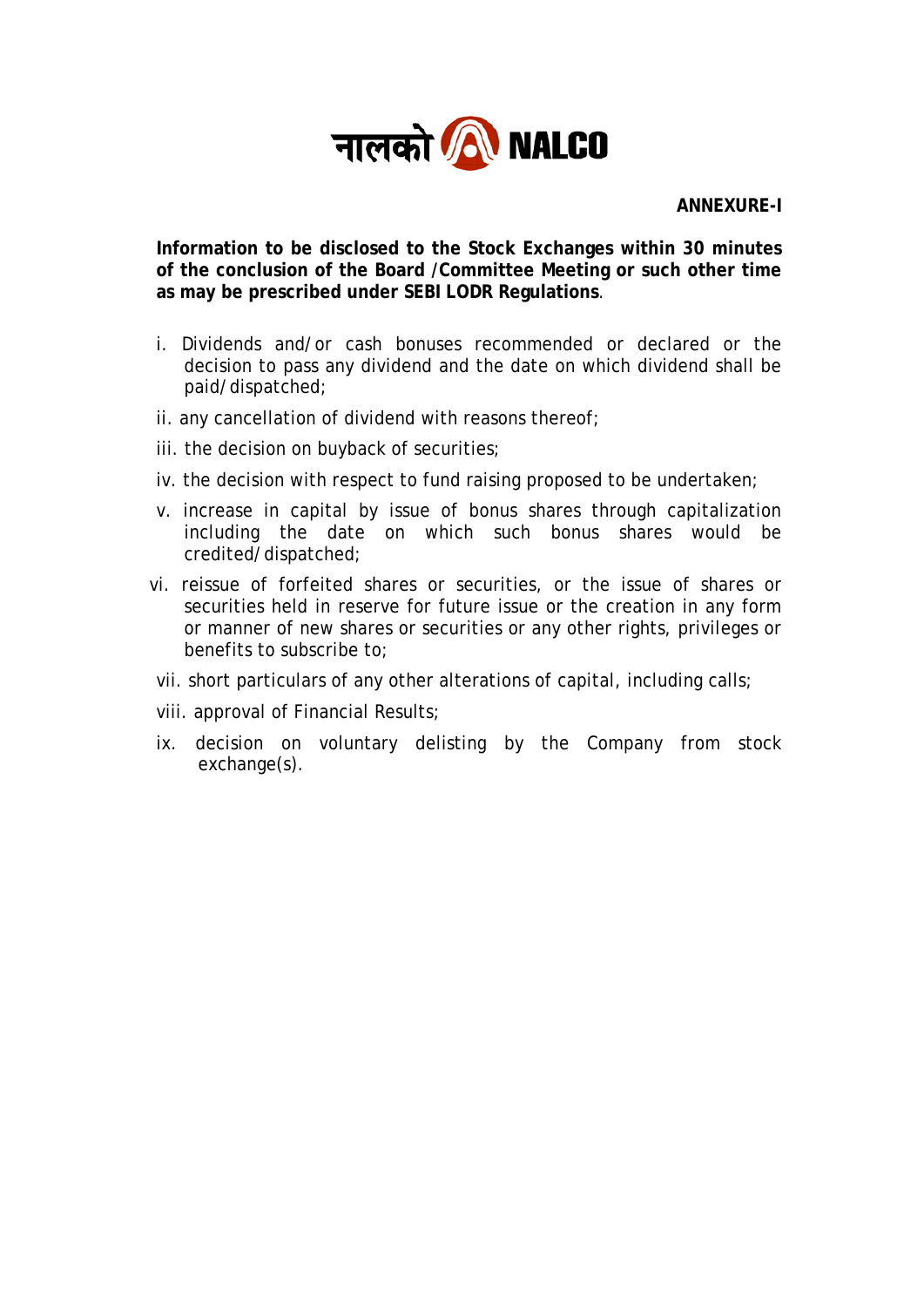

# **Events/ Information to be disclosed within 24 hours of information, without applicability of guidelines for materiality**

Events or information, as mentioned hereunder, shall be disclosed to stock exchange(s) as soon as reasonably possible and not later than twenty four hours from the occurrence of event or receipt of information thereof. In case the disclosure is made after twenty four hours of occurrence of the event or information, such disclosure shall provide explanation for delay.

1. Acquisition(s) (including agreement to acquire), Scheme of Arrangement (amalgamation/ merger/ demerger/restructuring), or sale or disposal of any unit(s), division(s) or subsidiary of the Company or any other restructuring.

Explanation.- For the purpose of this sub-para, the word 'acquisition' shall mean,-

- (i) acquiring control, whether directly or indirectly; or,
- (ii) acquiring or agreeing to acquire shares or voting rights in, a company, whether directly or indirectly, such that –
	- (a) the Company holds shares or voting rights aggregating to five per cent or more of the shares or voting rights in the said company, or;
	- (b) there has been a change in holding from the last disclosure made under sub-clause (a) of clause (ii) of the Explanation to this sub-para and such change exceeds two per cent of the total shareholding or voting rights in the said company.
- 2. Issuance or forfeiture of securities, split or consolidation of shares, buyback of securities, any restriction on transferability of securities or alteration in terms or structure of existing securities including forfeiture, alteration of calls, redemption of securities etc.
- 3. Revision in Rating(s).
- 4. Agreements (viz. shareholder agreement(s), joint venture agreement(s), (to the extent that it impacts management and control of the Company), agreement(s)/treaty (ies)/contract(s) with media companies) which are binding and not in normal course of business, revision(s) or amendment(s) and termination(s) thereof.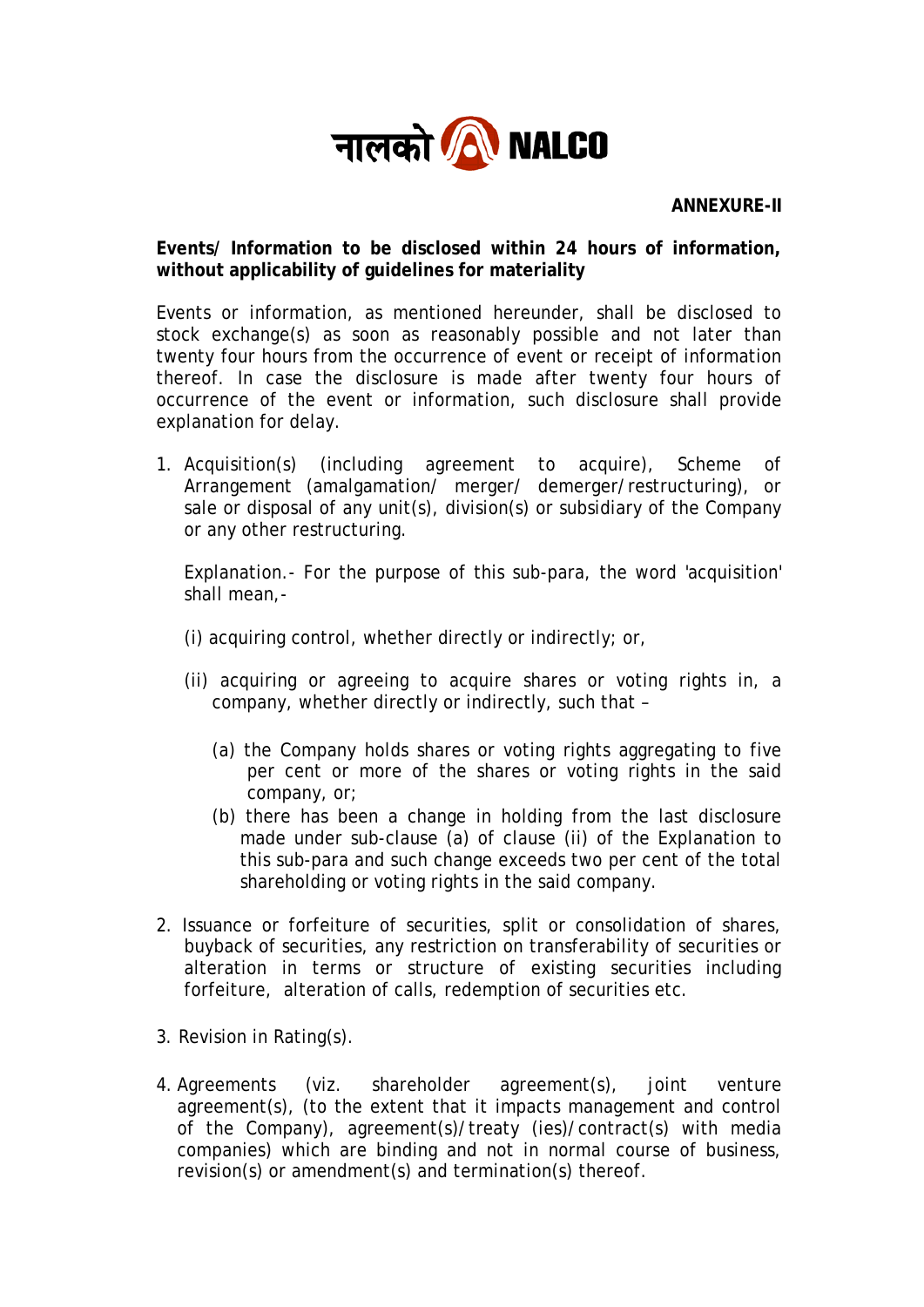

- 5. Fraud/defaults by promoter or key managerial personnel or by the Company or arrest of key managerial personnel or promoter.
- 6. Change in directors, key managerial personnel (Managing Director, Chief Executive Officer, Chief Financial Officer , Company Secretary etc.), Auditor and Compliance Officer.
- 7. In case of resignation of the auditor of the Company, detailed reasons for resignation of auditor, as given by the said auditor, shall be disclosed by the Company to the stock exchanges as soon as possible but not later than twenty four hours of receipt of such reasons from the auditor.
- 8. In case of resignation of an independent director of the Company, within seven days from the date of resignation, the following disclosures shall be made to the stock exchanges by the listed entities:
	- i. Detailed reasons for the resignation of independent directors as given by the said director shall be disclosed to the stock exchanges.
	- ii. The independent director shall, along with the detailed reasons, also provide a confirmation that there is no other material reasons other than those provided.
	- iii. The confirmation as provided by the independent director above shall also be disclosed by the Company to the stock exchanges.
- 9. Appointment or discontinuation of share transfer agent.
- 10. Corporate debt restructuring.
- 11. One time settlement with a bank.
- 12. Reference to BIFR and winding-up petition filed by any party / creditors.
- 13. Issuance of Notices, call letters, resolutions and circulars sent to shareholders, debenture holders or creditors or any class of them or advertised in the media by the Company.
- 14. Proceedings of Annual and extraordinary general meetings of the listed entity.
- 15. Amendments to memorandum and articles of association of listed entity, in brief.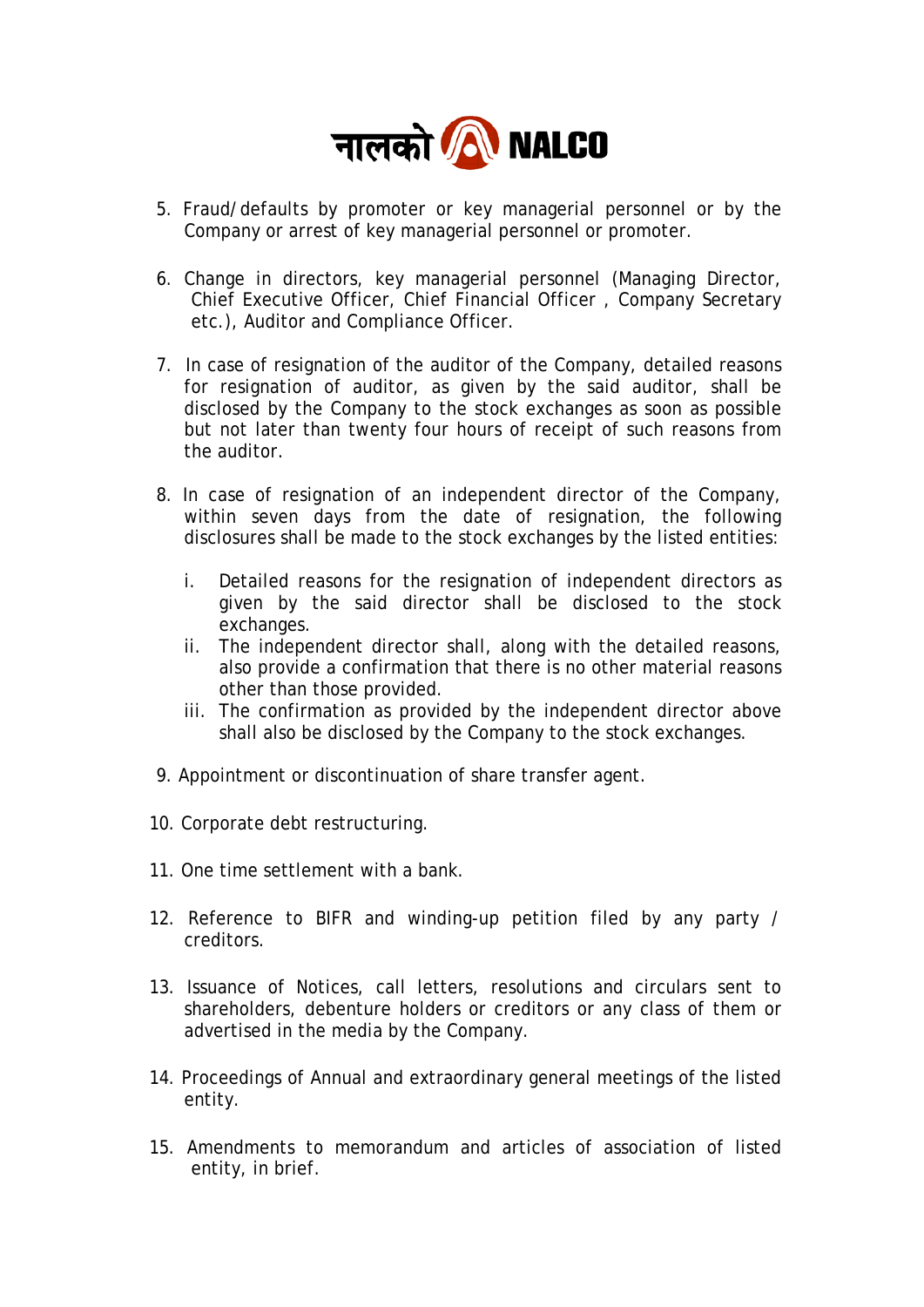

- 16. Schedule of Analyst or institutional investor meet and presentations on financial results made by the listed entity to analysts or institutional investors;
- 17**.** The following events in relation to the corporate insolvency resolution process (CIRP) of a listed corporate debtor under the Insolvency Code:
	- a) Filing of application by the corporate applicant for initiation of CIRP, also specifying the amount of default;
	- b) Filing of application by financial creditors for initiation of CIRP against the corporate debtor, also specifying the amount of default;
	- c) Admission of application by the Tribunal, along with amount of default or rejection or withdrawal, as applicable ;
	- d) Public announcement made pursuant to order passed by the Tribunal under section 13 of Insolvency Code;
	- e) List of creditors as required to be displayed by the corporate debtor under regulation 13(2)(c) of the IBBI (Insolvency Resolution Process for Corporate Persons) Regulations, 2016;
	- f) Appointment/ Replacement of the Resolution Professional;
	- g) Prior or post-facto intimation of the meetings of Committee of Creditors;
	- h) Brief particulars of invitation of resolution plans under section 25(2)(h) of Insolvency Code in the Form specified under regulation 36A(5) of the IBBI (Insolvency Resolution Process for Corporate Persons) Regulations, 2016;
	- i) Number of resolution plans received by Resolution Professional;
	- j) Filing of resolution plan with the Tribunal;
	- k) Approval of resolution plan by the Tribunal or rejection, if applicable;
	- l) Salient features, not involving commercial secrets, of the resolution plan approved by the Tribunal, in such form as may be specified;
	- m) Any other material information not involving commercial secrets.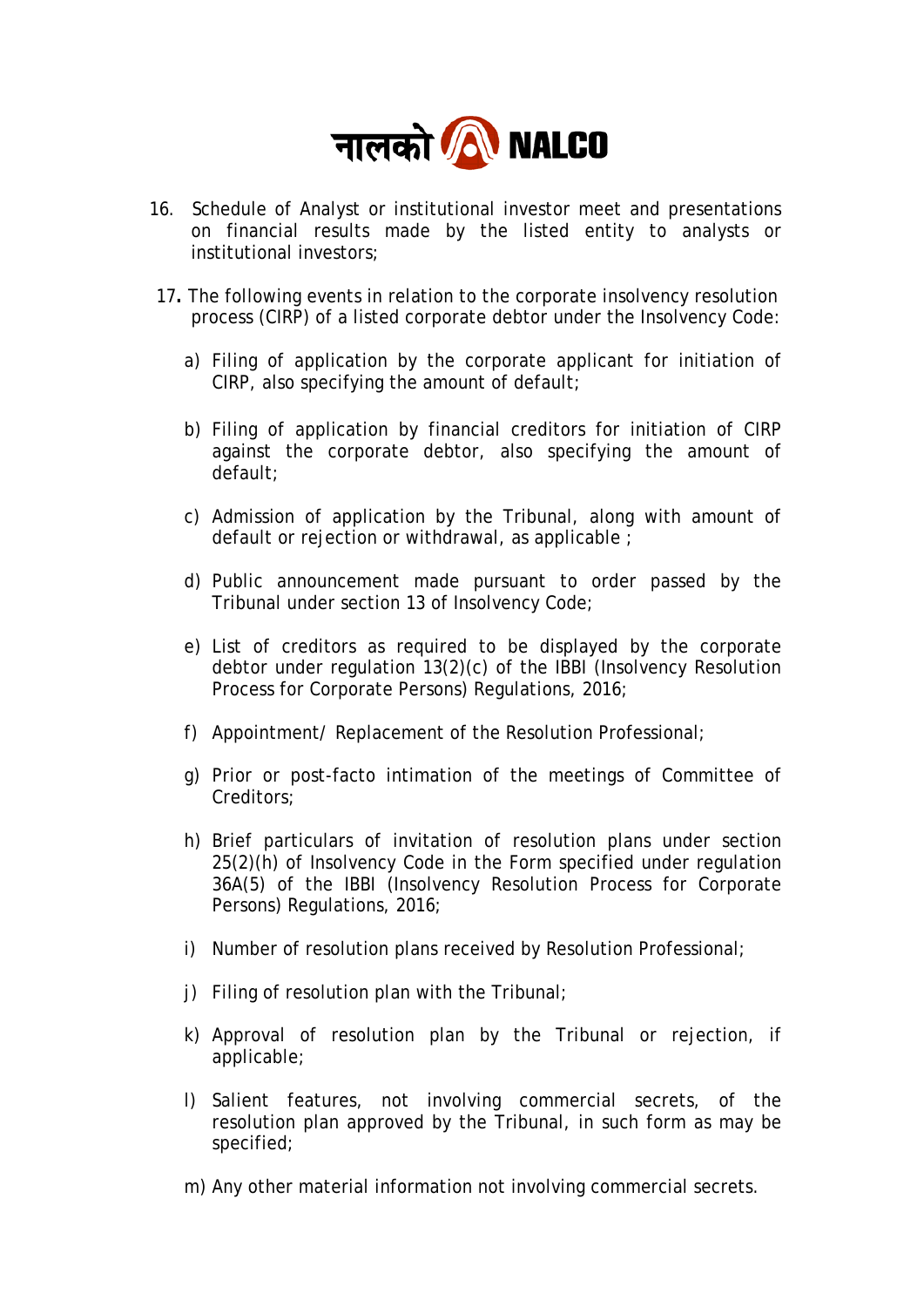

**ANNEXURE -III** 

**Events/ Information to be disclosed within 24 hours of information, if it satisfies test of materiality.** 

Events or information, as mentioned hereunder shall be disclosed to stock exchange(s) as soon as reasonably possible but not later than twenty four hours from the occurrence of event or receipt of information, if found to be material as per test of materiality given in Para V. In case the disclosure is made after twenty four hours of occurrence of the event or information, such disclosures shall provide explanation for delay.

- 1. Commencement or any postponement in the date of commencement of commercial production or commercial operations of any unit/division.
- 2. Change in the general character or nature of business brought about by arrangements for strategic, technical, manufacturing, or marketing tieup, adoption of new lines of business or closure of operations of any unit/division (entirety or piecemeal).
- 3. Capacity addition or product launch.
- 4. Awarding, bagging/ receiving, amendment or termination of awarded/bagged orders/contracts not in the normal course of business.
- 5. Agreements (viz. loan agreement(s) (as a borrower) or any other agreement(s) which are binding and not in normal course of business) and revision(s) or amendment(s) or termination(s) thereof.
- 6. Disruption of operations of any one or more units or division of the Company due to natural calamity (earthquake, flood, fire etc.), force majeure or events such as strikes, lockouts etc.
- 7. Effect(s) arising out of change in the regulatory framework applicable to the Company.
- 8. Litigation(s) / dispute(s) / regulatory action(s) with impact.
- 9. Fraud/defaults etc. by directors (other than key managerial personnel) or employees of the Company.
- 10. Options to purchase securities including any ESOP/ESPS Scheme.
- 11. Giving of guarantees or indemnity or becoming a surety for any third party.